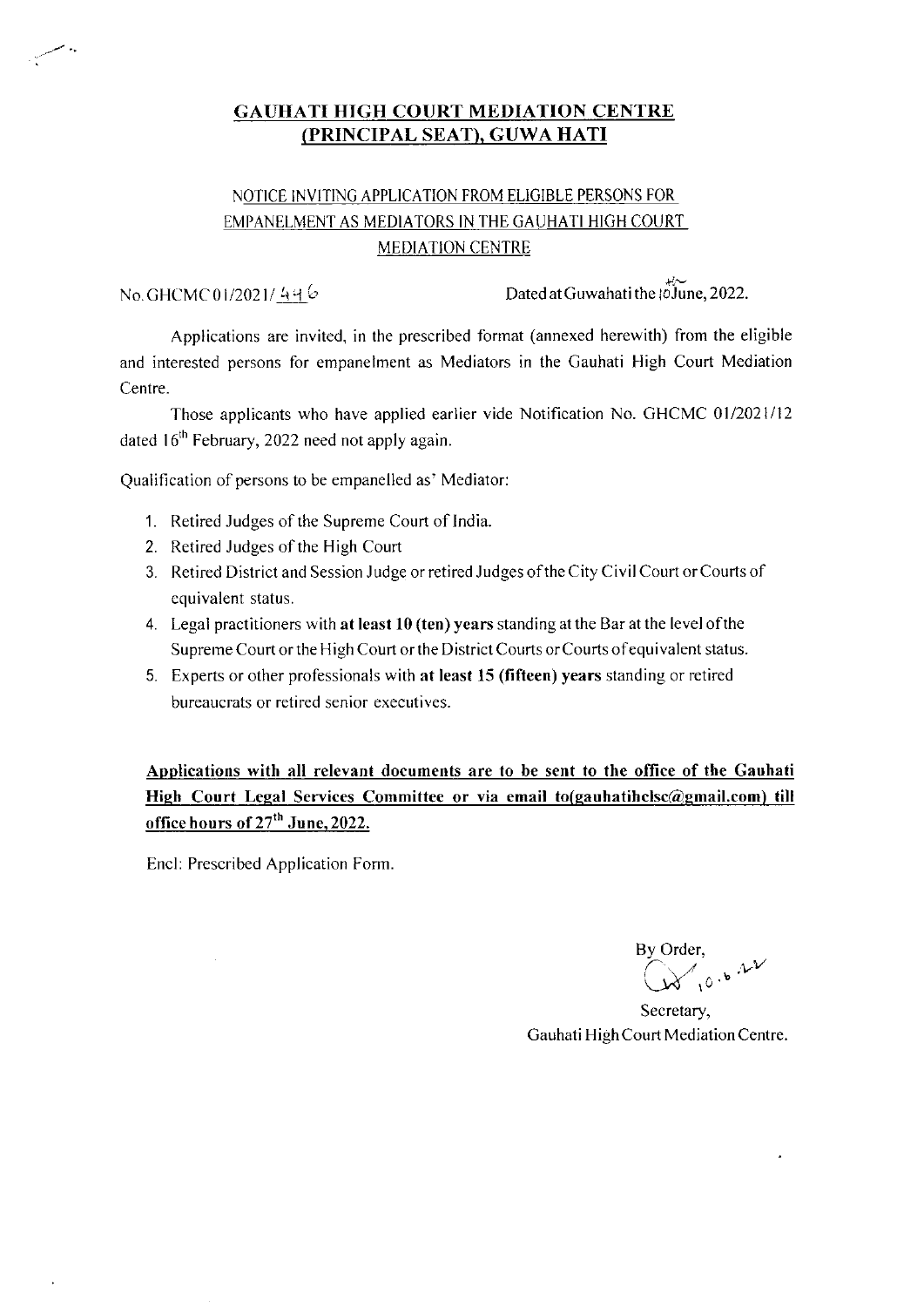Copy forwarded for information and necessary actions:

# Mcmo No. GHCMC01/2021/447 - 461<br>Date:  $10/6/26$  22

- 1. The Registrar General, Gauhati High Court, Guwahati.
- 2. 'l'hc Registrar (Vig./Admn./Judl.), Gauhati High Court, Cuwahati.
- 3. Registrar-cum-Principal Secretary to Hon'ble the Chief Justice, Gauhati High Court.
- 4. Member Secretary, Assam State Legal Services Authority, Guwahati.
- 5. Coordinator, Gauhati High Court Mediation Centre, Guwahati.
- 6. PS to the Hon'ble Mr. Justice Suman Shyam, Mediation Monitoring Committee.
- 7. PS to the Hon'ble Mr. Justice Nelson Sailo, Mediation Monitoring Committee for.
- 8. PS to the Hon'ble Mr. Justice Nani Tagia, Mediation Monitoring Committee.
- 9. PS to the Hon'ble Mr. Justice Kakheto Sema, Mediation Monitoring Committee.
- 10. President/Secretary Gauhati High Court Bar Association, Gauhati High Court.
- 11. President/Secretary Gauhati High Court Advocates Association, Gauhati High Court.
- ,  $12$ . The Project Manager, Gauhati High Court, Guwahati. He is directed to upload the notice in the official website of the Gauhati High Court and the Cauhati High Court Mediation Centre.
	- 13. The Cauhati High Court Notice Board.

By Order,  $\omega$  10.6.22 Secretary,

Gauhati High Court Mediation Centre.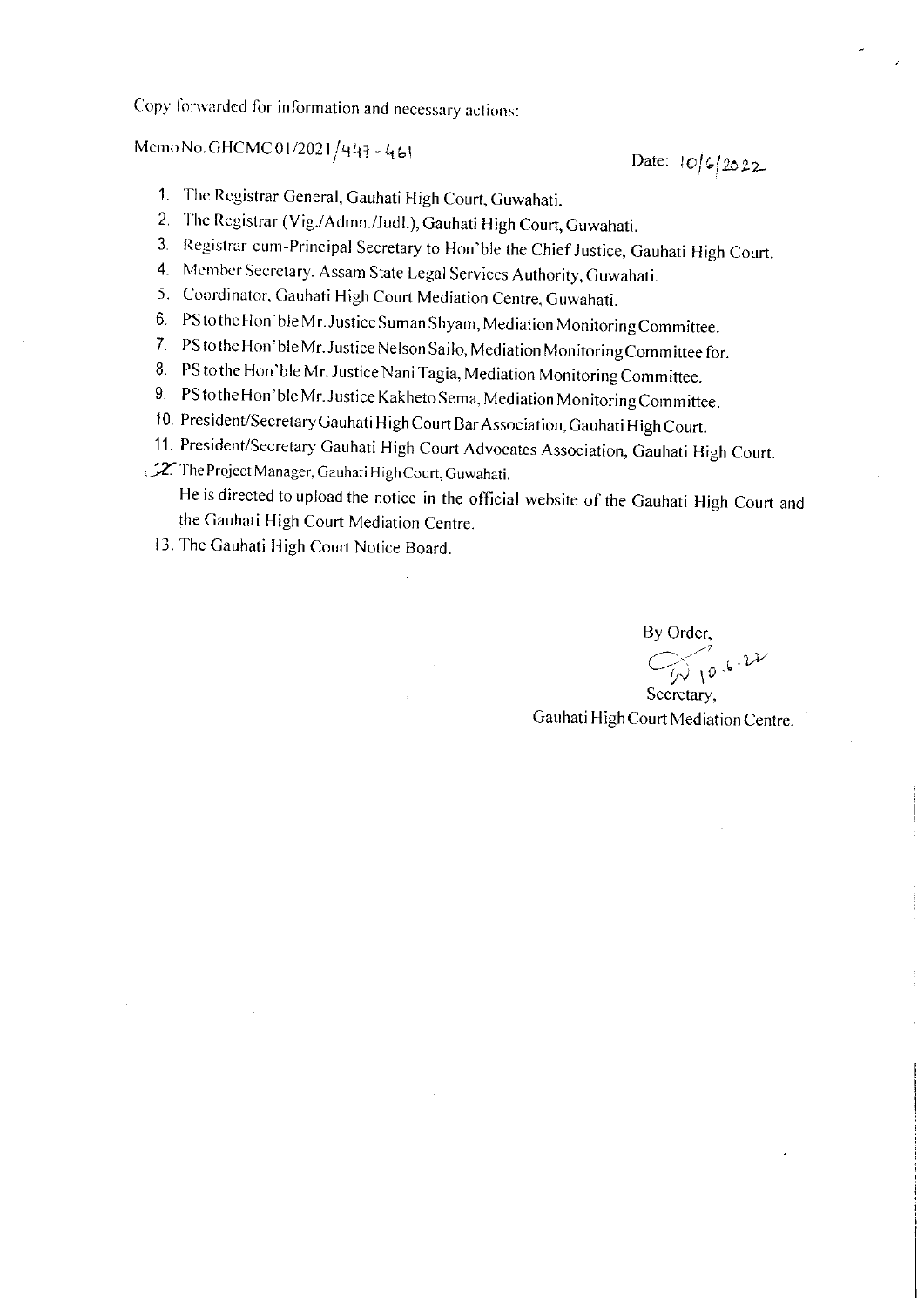## APPLICATION FOR EMPANELMENT AS MEDIATOR IN THE GAUHATI HIGH COURT MEDIATION CENTRE

 $\sim$   $\sim$ 

Passport size Photograph

 $\frac{1}{4}$ 

 $\mathbf{j}$ 

| 3. Date of birth: 2008 and 2008 and 2008 and 2008 and 2008 and 2008 and 2008 and 2008 and 2008 and 2008 and 20                                                                                                                                                                |  |
|-------------------------------------------------------------------------------------------------------------------------------------------------------------------------------------------------------------------------------------------------------------------------------|--|
| 4. Permanent Address:                                                                                                                                                                                                                                                         |  |
| <u> Alexandro de la contrada de la contrada de la contrada de la contrada de la contrada de la contrada de la con</u><br>5. Address of correspondence:<br><u> 1989 - Johann John Stone, mars eta industrial eta industrial eta industrial eta industrial eta industrial e</u> |  |
|                                                                                                                                                                                                                                                                               |  |
|                                                                                                                                                                                                                                                                               |  |
|                                                                                                                                                                                                                                                                               |  |
| 9. Academic Qualification:                                                                                                                                                                                                                                                    |  |
| 10. Experience of Mediation or any other experience:                                                                                                                                                                                                                          |  |
| 11. Area of Interest/ Specialization :                                                                                                                                                                                                                                        |  |
| 12. Have you ever obtained any training of Mediation? If Yes, give details and attach the<br>requisite certificate of training.                                                                                                                                               |  |